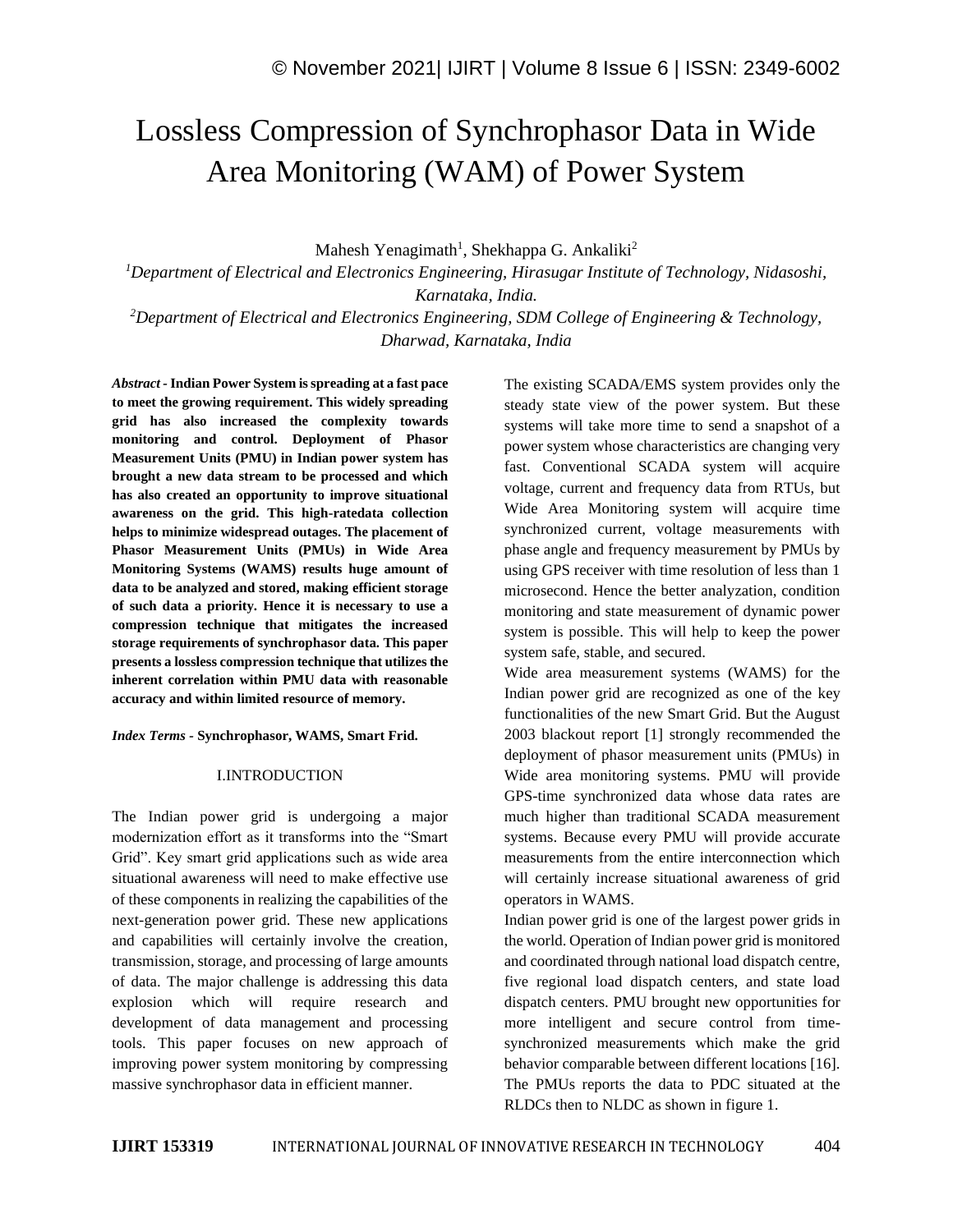

Figure 1: External Architecture of PMU A PhasorData Concentrator (PDC) is basically used to collect data from multiple PMUs and other PDCs [15]. A PDC also aligns data by time tag to create a time synchronized dataset and transmit this dataset to other information system.

The high volume of synchrophasor data usually 30 to 60 samples/second enabled the application of data mining and machine learning techniques in both operations as well as in planning environment [9]. Huge amount of recorded and stored PMU data can be used for offline applications. Big data is a big concern in grid networks which is shown in table 1.As an example, with only 100 PMUs installed, the Indian power authority needs to manage more than 50GB/ day data at 30 HZ sampling rate [10]. Then as per the survey the actual recorded disturbance data to be preserved for only 10 calendar days in NERC PRC 002-2 device.Large volume of PMU data need to be stored at PDC or transmitted to super PDCs.All PMU data are finally archived by utilities for model validation, testing new wide area protection and control applications, or training/testing disturbance classifiers typically used in system visualization applications.Hence data compression methods are necessary to archive this data.

| Around 100 PMUs at 20 Measurements at |                 |  |
|---------------------------------------|-----------------|--|
| 30 Hz sampling rate                   | 50 GB data/day  |  |
| 60 Hz sampling rate                   | 100 GB data/day |  |
| 120 Hz sampling rate                  | 200 GB data/day |  |

Table 1: Big data in Grid

Synchrophasor data as well as historical data can be used in real time applications such as event detection, stability monitoring etc.[2]. Further data mining techniques are applied to support grid operators in assessing the operating condition of the power grid and it also provides immediate guidance to grid operators for potential mitigation actions in case of system security threats.

## II. LOSSLESS DATA COMPRESSION USING **PCA**

Presently the existing SCADA based data management systems do not support management of huge power system operational data. Hence the power utilities are looking for solutions to store large volume of operational power system data for long periods. But some utilities are using compact discs or tape drives to keep the data for linger time, but which are not reliable. Data compression is the possible solution to limit the stored data size. The usefulness of compression technology for storing power systemdata has been highlighted by Werner and Hermansson in [3]. Application of wavelet transform is proposed in [4] for disturbance data compression. In [5] minimum description length criterion (MDL) based compression method is used. Wavelet based compression scheme for PMU data is proposed in [6]. Compression methods are applied on PMU data in such a way that they must give maximum CR and minimum loss of data. But parameters chosen for any compression technique heavily depends on the nature of the data. Most of the data collected by PMU remains constant or slowly varying when power system is in normal condition but at the time of disturbance data will vary rapidly based on type of disturbance. While research has been done to find suitable compression technique to store PMU data effectively [12].

#### Principal Component Analysis (PCA)

PCA is a very popular dimension reduction technique suitable for large data sets with interrelated variables. PCA is basically a dimension reduction technique which is especially suitable for large data sets with interrelated variables. The original correlated variables in data set transforms into a smaller set of uncorrelated ones, these transformed variables are called as principal components (PC's) [11]. The first principal component accounts for most significant variability in the original data and the next components accounts in the order of reducing variability.

PCA is a dimensionality reduction technique that enables to identify correlations and patterns in a data set so that it can be transformed into a data set of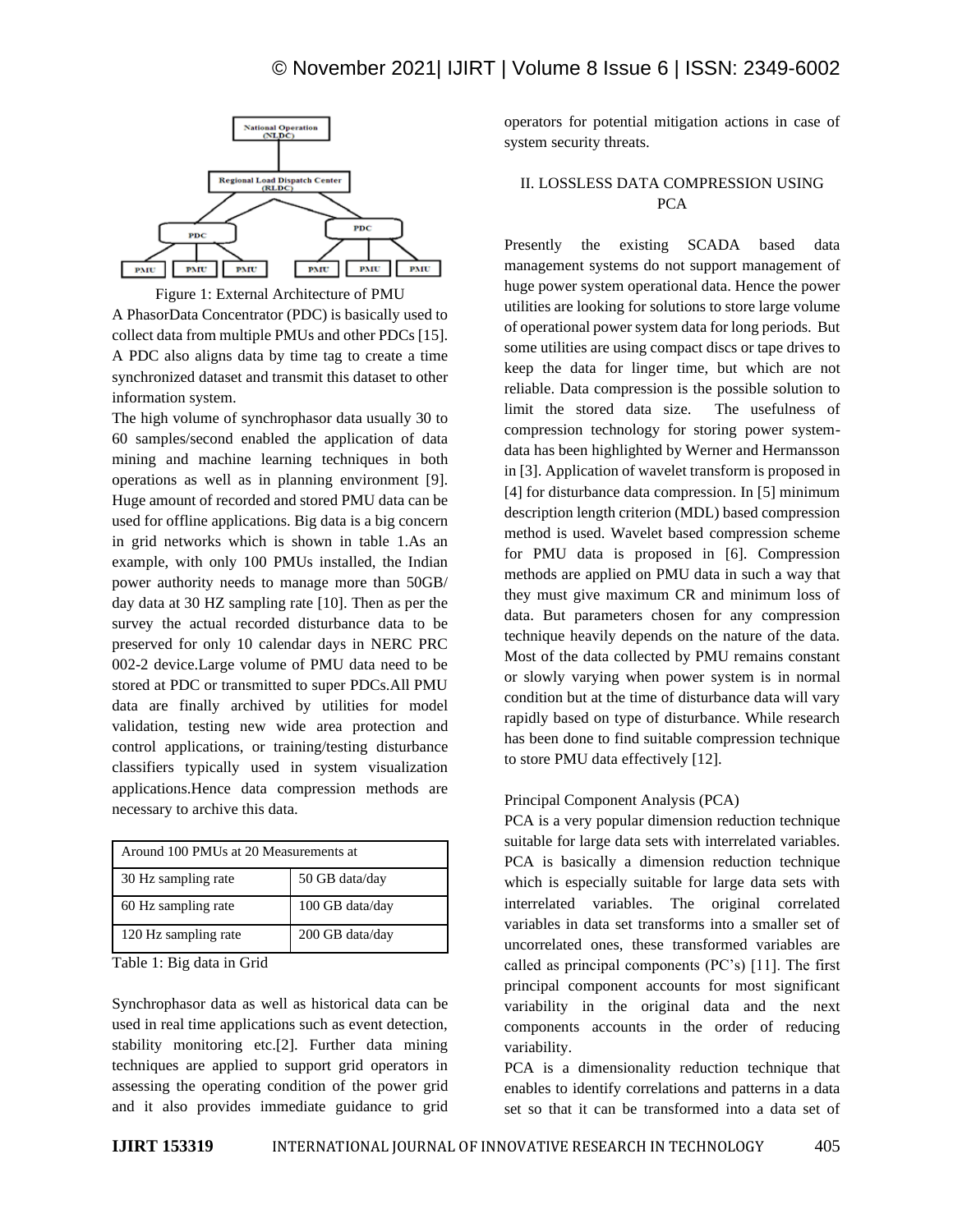significantly lower dimension without loss of any important information. The main idea behind PCA is to figure out patterns and correlations among various features in the data set. On finding a strong correlation between different variables, a final decision is made about reducing the dimensions of the data in such a way that the significant data is still retained [7].

#### Step by Step Computation of PCA

Step 1: Standardization of the data: Standardization is all about scaling PMU data in such a way that all the variables and their values lie within a similar range. Comparing the data with large data will have biased impact on output therefore, standardizing the data into a comparable range is very important. Standardization is carried out by subtracting each value in the data from the mean and dividing it by the overall deviation in the data set.

 $Z=$  [(Variable value – Mean) / (Standard deviation)]

Step 2: Computing the Covariance Matrix: PCA helps to identify the correlation and dependencies among the features in a data set. Covariance matrix expresses the correlation between the different variables in the data set [13].It is essential to identify heavily dependent variables because they contain biased and redundant information which reduces the overall performance of the model. Mathematically, a covariance matrix is a p  $\times$  p matrix, where p represents the dimensions of the data set. Each entry in the matrix represents the covariance of the corresponding variables. The covariance value shows how one variable is codependent on another variable. If the covariance value is negative, then it indicates that the respective variables are indirectly proportional to each other. A positive covariance denotes that the respective variables are directly proportional to each other. Step by step computation of PCA is as shown in figure 2.

Step 3:Calculating the Eigenvectors and Eigen values: Eigenvectors and Eigen values are calculated from the covariance matrix to determine the principal components of the original data set [13].Eigen values are the scalars of the respective Eigen vector also values shows how big are the variation and Eigen vectors indicates the direction of variance.



Figure 2: Detailed steps of PCA

Step 4: Computing the Principal Components (PC's): After computation of the Eigenvectors and Eigen values we must order them in the descending order. The eigenvector with the highest eigen value is the most significant and thus forms the first Principal Component. Similarly, the principal components of lesser significances can be removed to reduce the dimensions of the data.The final step in computing the Principal Components is to form a matrix known as the feature matrix that contains all the significant data variables that possess maximum information about the data.

Step 5: Reducing the dimensions of the data set: The last step in performing PCA is to re-arrange the original data set with the final principal components which represents the maximum and the most significant information of the data set. To replace the original data axis with the newly formed Principal Components, we simply multiply the transpose of the original data set by the transpose of the obtained feature vector.

### III. CASE STUDY & RESULTS

Data compression algorithm is used to make a data package smaller, in other it is used to decompress the package into its original form. In our work we are using Principal Component Analysis(PCA) algorithm to compress PMU data. Initially for testing purpose we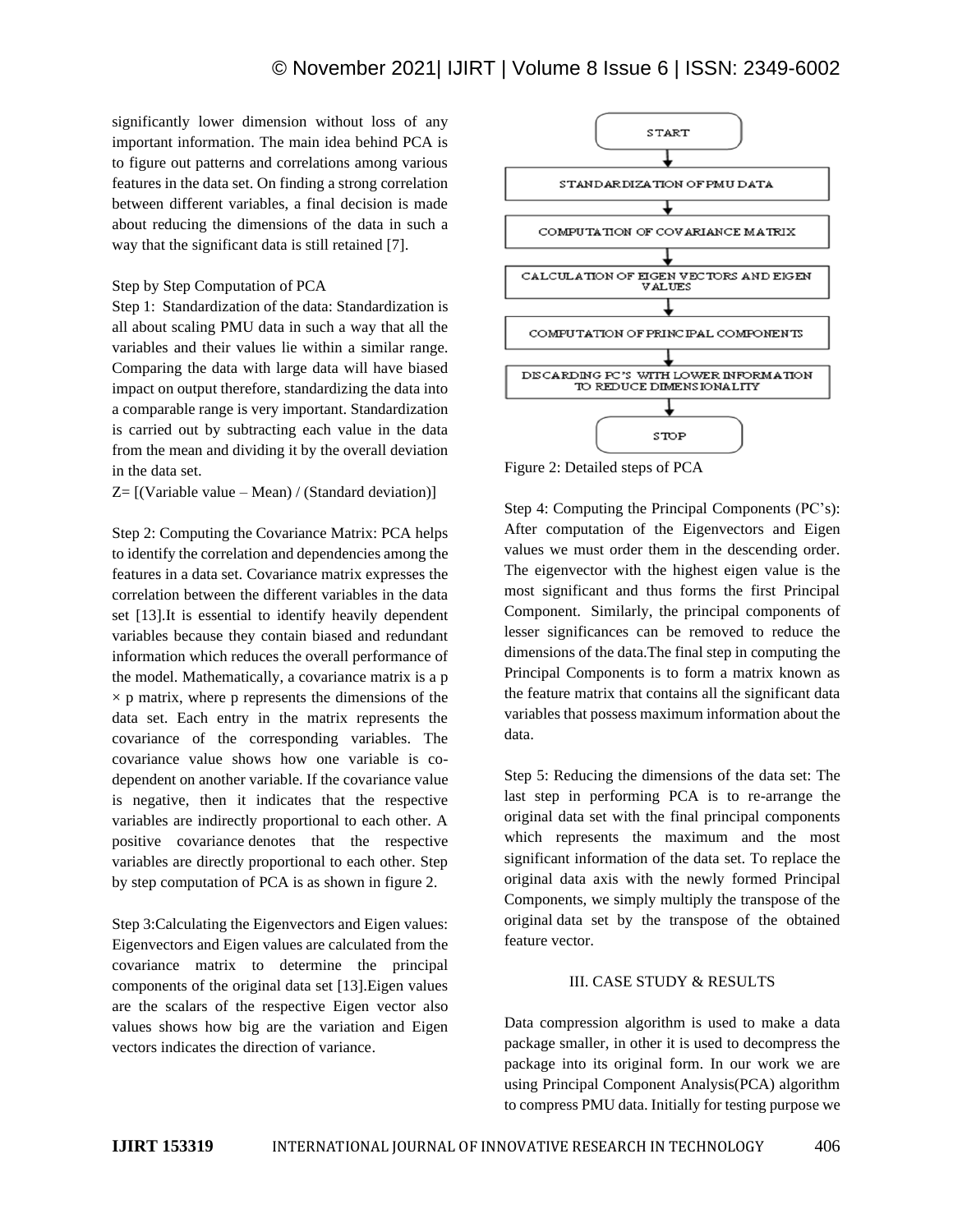used available data set from Kaggle website. Kaggle allows users to find and publish data sets, and gives platform to work with other data scientists, researchers, and machine learning engineers.

Initially we imported available PMU data set from kaggle website, the same data sheet we uploaded to Google Colab. Google Colab is a product from Google research, which allows programmers to write and execute python code from browser and is especially suitable for data analysis and machine learning applications. Then we applied Principal component analysis (PCA) on the imported dataset using Scikitlearn to find out the dimensions (also referred as components) with maximum variance(where the data is spread out). Basically Scikit-learn is a freely available,simple, and efficient software machine learning library especially suitable for the Python programming language for predictive data analysis.

Features with smaller variance in the data are then projected into new lower dimension. Next step is to compute Eigen vectors and ordering them by their Eigenvalues in descending order, which allows us to find the principal components in order of significance. The covariance value denotes how co-dependent two variables are with respect to each other. If the covariance value is negative, it denotes the respective variables are indirectly proportional to each other. A positive covariance denotes that the respective variables are directly proportional to each other.

Continued from the previous section for principal component analysis, in this section we will standardize the data, construct the covariance matrix, obtain the Eigen values and eigenvectors of the covariance matrix, and sort the Eigen values by decreasing order

# to rank the eigenvectors.

e

| pca.get_covariance()                                                                                                                                                                                                                                                                             |                                                                                                                                                                                                                                                                                                                                                                                                                                                                                                                                                     |
|--------------------------------------------------------------------------------------------------------------------------------------------------------------------------------------------------------------------------------------------------------------------------------------------------|-----------------------------------------------------------------------------------------------------------------------------------------------------------------------------------------------------------------------------------------------------------------------------------------------------------------------------------------------------------------------------------------------------------------------------------------------------------------------------------------------------------------------------------------------------|
| array([[ 1.03909111e+00,<br>$-3.35815762e-01$ ,<br>$-1.56711800e-02$<br>8.01777119e-01,<br>$-1.30499322e-02,$<br>$[-3.06583180e-01,$<br>9.08607598e-01,<br>1.61861843e-02,<br>$-5.45950072e-01,$<br>1.51296255e-02,<br>$[-2.19610043e-01,$                                                       | $-3.06583180e-01$ .<br>$-2.19610043e-01$ .<br>2.08823796e-02,<br>9.25329558e-03,<br>8.04107561e-01.<br>8.03501968e-01,<br>2.39245211e-02.<br>$-4.24132237e-05$<br>$1.24673304e-03$ ,<br>$1.18684912e+00,$<br>8.98461180e-01,<br>$-1.62409271e-02,$<br>$-8.61860405e-03.$<br>$-5.45809014e-01,$<br>$-5.44773778e-01,$<br>2.88310486e-03,<br>$-1.43157896e-02,$<br>$-1.52382017e-03$ ],<br>8.98461180e-01,<br>1.17558882e+00,                                                                                                                         |
| 8.93921846e-01,<br>1.55163186e-02,<br>$-4.61204015e-01$ .<br>1.42870380e-02,<br>$[-3.35815762e-01,$<br>$1.18653734e+00$ ,<br>1.72635672e-02,<br>$-5.73131808e-01,$<br>1.57418524e-02.<br>$[2.08823796e-02,$<br>$-1.79112506e-02,$<br>$-3.31266498e-01$ ,<br>1.33960040e-02,<br>$-8.02350137e-02$ | $-1.53822889e-02$ ,<br>$-7.23023422e-03$<br>$-4.59773473e-01$ ,<br>$-4.60763470e-01$ ,<br>$-1.30184927e-02$ .<br>3.71544475e-03.<br>$-1.40401199e-03$ ,<br>8.93921846e-01,<br>9.08607598e-01.<br>$-1.79112506e-02$ ,<br>$-8.52549763e-03$<br>$-5.73097180e-01,$<br>$-5.72051604e-01,$<br>$-1.61580177e-02,$<br>3.41630829e-03,<br>$-1.54858533e-03]$ ,<br>$-1.62409271e-02,$<br>$-1.53822889e-02,$<br>9.29946561e-01,<br>$-3.33032351e-01,$<br>1.33503470e-02,<br>1.34538245e-02,<br>$-4.55706470e-01$ ,<br>$6.23919441e-01,$<br>$-4.78058875e-03]$ |
| $[9.25329558e-03]$<br>$-8.52549763e-03$<br>$-3.14260780e-01$ ,<br>1.76684956e-02.<br>$-5.10468076e-01$ ,<br>$[-1.56711800e-02,$<br>1.72635672e-02,<br>8.97596398e-01.<br>$-1.47610339e-02$ ,<br>5.56314805e-01.                                                                                  | $-7.23023422e-03$ ,<br>$-8.61860405e-03$ ,<br>$-3.33032351e-01$ .<br>$9.64514563e-01.$<br>1.72757805e-02,<br>1.72223941e-02,<br>$-1.37832889e-01.$<br>6.71337485e-01.<br>$4.86927197e-03$ ,<br>1.61861843e-02,<br>1.55163186e-02,<br>$-3.31266498e-01,$<br>$-3.14260780e-01,$<br>$-1.42605611e-02,$<br>$-1.44257218e-02,$<br>$-4.85617010e-01,$<br>$-1.78796343e-01,$<br>1,82787164e-04],                                                                                                                                                           |

Figure 2: Computing Covariance Matrix

In this step, what we need to do is, to take proper decision whether to keep all these components or discard those of lesser significance or of low Eigen values, after that we form matrix of vectors with the remaining eigen values that we call as Feature vector. Feature vector is simply a matrix that contains columns with the eigenvectors of the components that we decide to keep for further analysis. Formation of feature vector matrix is the first step towards dimensionality reduction, because if we decide to keep only M eigenvectors or components out of n, the final data set will have only M dimensions. We can form feature vector matrix with all Eigenvectors, or we can discard the Eigen vectors with lesser significance. Discarding Eigen vectors of lesser significance will reduce dimensionality which will also cause loss of information in the final data set. If Eigen vector having lesser information carrying only 4% of the information, this loss is not so important because still we have 96% of the information is carried by other components

| pca=PCA(n components=4)<br>X new=pca.fit transform(X)<br>X new |                                                                                                                 |                                                           |  |
|----------------------------------------------------------------|-----------------------------------------------------------------------------------------------------------------|-----------------------------------------------------------|--|
| array([[-0.41945784, -0.28206274, 2.29302112, -0.23080954],    | $[-0.44723214, -0.28308421, 2.29387832, -0.22843133],$<br>$[-0.45312574, -0.28407317, 2.2933874, -0.23526108],$ |                                                           |  |
| .<br>$\lceil 2.30195677, 1.20497811, \rceil$                   | $[2.30523967, 1.20440416, 0.81327727, -1.2039413],$<br>[ 2.28858526, 1.20434311,                                | $0.81343848, -1.21146008$ ,<br>$0.81449487, -1.1828891$ ] |  |

#### Figure 3:Feature Vector

In this step, the aim is to use the feature vector formed using the eigenvectors of the covariance matrix, to reorient the data from the original axes to the ones represented by the principal components hence the name is referred as Principal Components Analysis. This process can be completed by multiplying the transpose of the original data set by the transpose of the feature vector.

After the pre-processing [8], we have applied that data to the PCA. Principal Component Analysis computes new set variables called "Principal Components" and this will express the data in terms of these new variables. As we have 14 data labels or variables in uploaded PMU data sheet such as R, Y, B phase voltage and current magnitudes and respective angles and time, so totally there are 14 variables in uploaded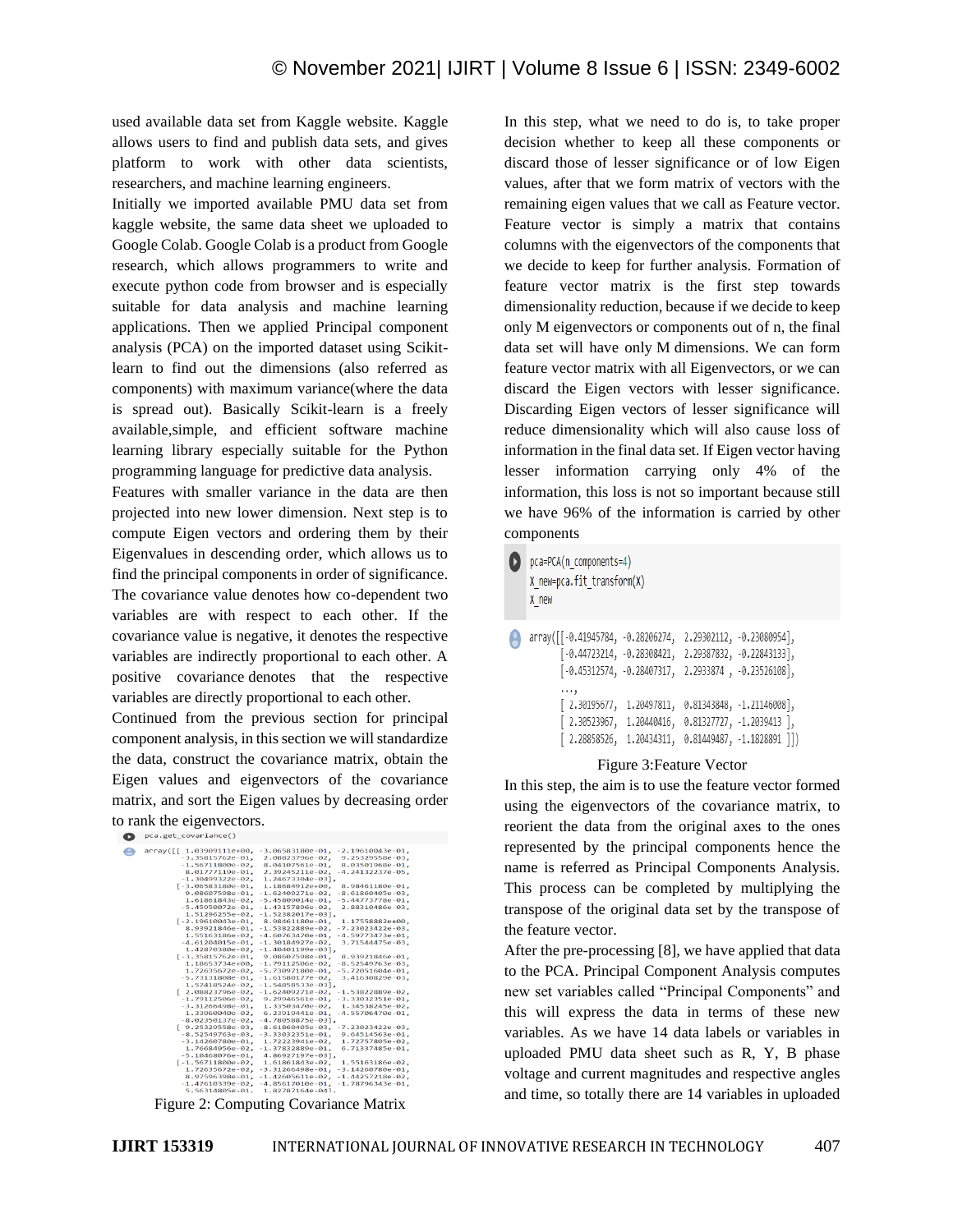PMU data hence PCA will generate 14 Principal components which is as shown in Figure 4.



Figure 4: Principal components

The main aim of PCA is to compress the PMU data without loss of any data. As shown in the figure, first 4 Principal components are carrying maximum information, hence for the compression purpose we are considering only first 4 Principal components. But we have liberty to choose number of PC's for the compression based on information.

The explained variance is the percentage of variance that is usually attributed by each of the selected components. Ideally, we would choose the number of components to include in our model by adding the explained variance ratio of each component. Figure 5 shows the Explained variance ratio of 4 Principal Components where first 4 principal components will explain most variance. These combinations are done in such a way that the new variables (i.e., principal components) are uncorrelated and most of the information within the initial variables is squeezed or compressed into the first components. So, the idea is 14-dimensional data gives you 14 principal components, but PCA tries to put maximum possible information in the first component then maximum remaining information in the second component and so on.



Figure 5: Implementation using first four Principal Components

In this way organizing information in principal components will allow you to reduce dimensionality without losing much information, and this is done by discarding the components with low information and considering the remaining components as new variables. An important thing to realize here is that the principal components are less interpretable and don't have any real meaning since they are constructed as linear combinations of the initial variables. Geometrically speaking, principal components represent the directions of the data that explain a maximal amount of variance the lines that capture most information of the data.

The relationship between variance and information here is that the larger the variance carried by a line, the larger the dispersion of the data points along it and the larger the dispersion along a line, the more the information it has.

The Figure 3 shows that, the first principal component alone accounts for 40 percent of the variance. Also, we can see that the first two principal components combined explain almost 60 percent of the variance in the data. After implementing PCA on synchrophasor data we are getting compression ratio of around 46% which is better as mentioned in reference paper [12].

```
[ ] import os
data size orig = os.path.getsize(" LBNL a6 bus1 2015-10-01.csv")
data size comp = os.path.getsize("copressed data.csv")
print("Original data size = " + str(data_size_orig) + " Bytes")
print("Compressed data size = " + str(data size comp) + "Bytes")
```
Original data size = 1950580927 Bytes Compressed data size = 888717062 Bytes

Figure 6. Data set sizes before and after compression

[ ] Compr ratio = (data size comp/data size orig)\*100 print("Total Compression Ratio = " + str(round(Compr\_ratio)) + "%")

Total Compression Ratio = 46%

| Figure 7. Percentage of compression ratio |  |  |  |
|-------------------------------------------|--|--|--|
|                                           |  |  |  |
|                                           |  |  |  |

| Original Data size | Compressed Data size |
|--------------------|----------------------|
| 1950580927 Bytes   | 888717062 Bytes      |

Table 2. Data Compression Result

#### IV. CONCLUSION

Big data produced by modern power system in day-today operation has become a valuable resource for the